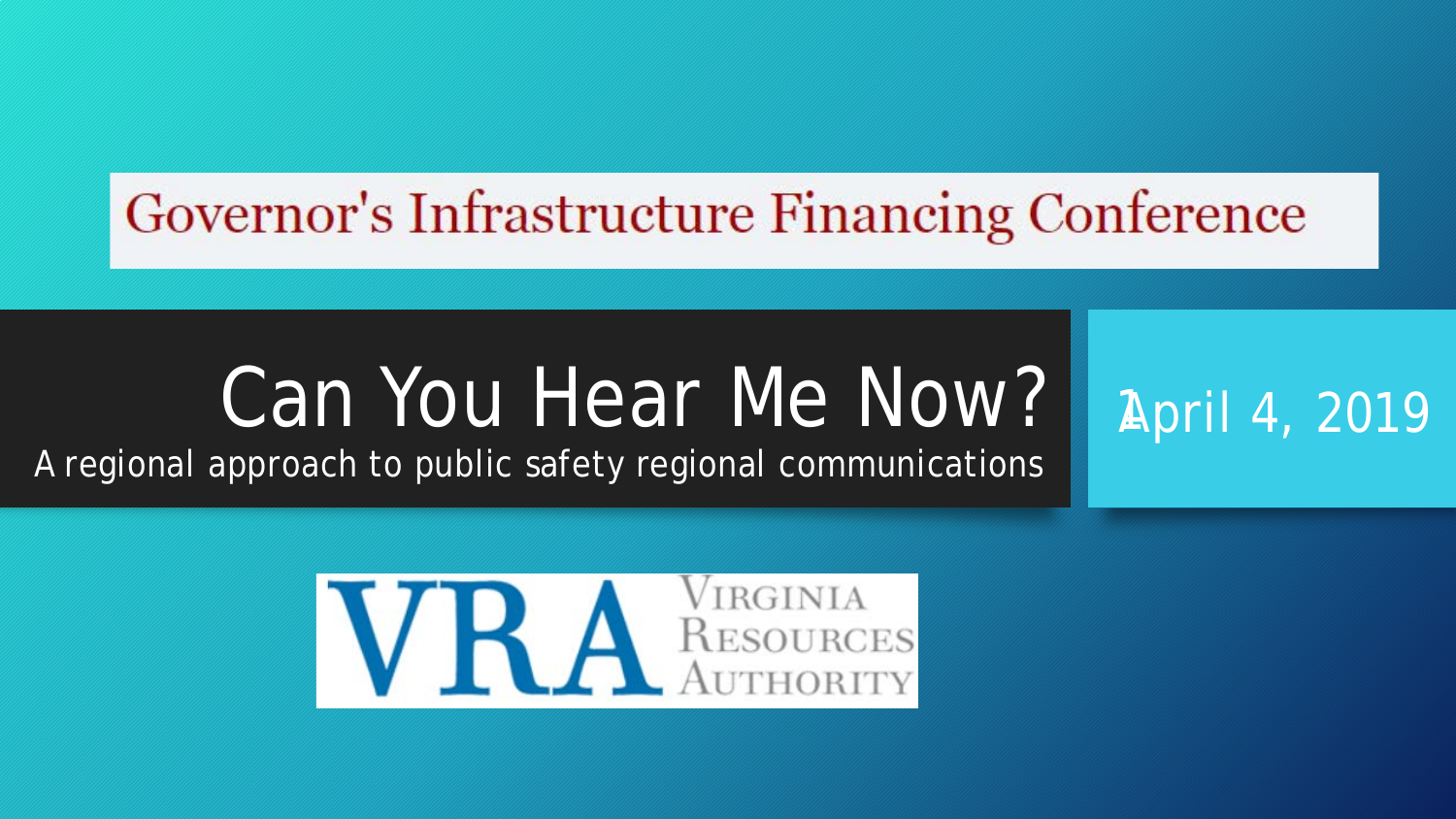#### Presentation Team

- Jon Lanford, Alleghany County Administrator
- Ryan Muterspaugh, Director of Public Safety, Alleghany County
- Webster Day, Member, Spilman, Thomas & Battle, PLLC
- Kevin Rotty, Managing Director, PFM Financial Advisors
- Ann Shawver, Ann Harrity Shawver, CPA, PLLC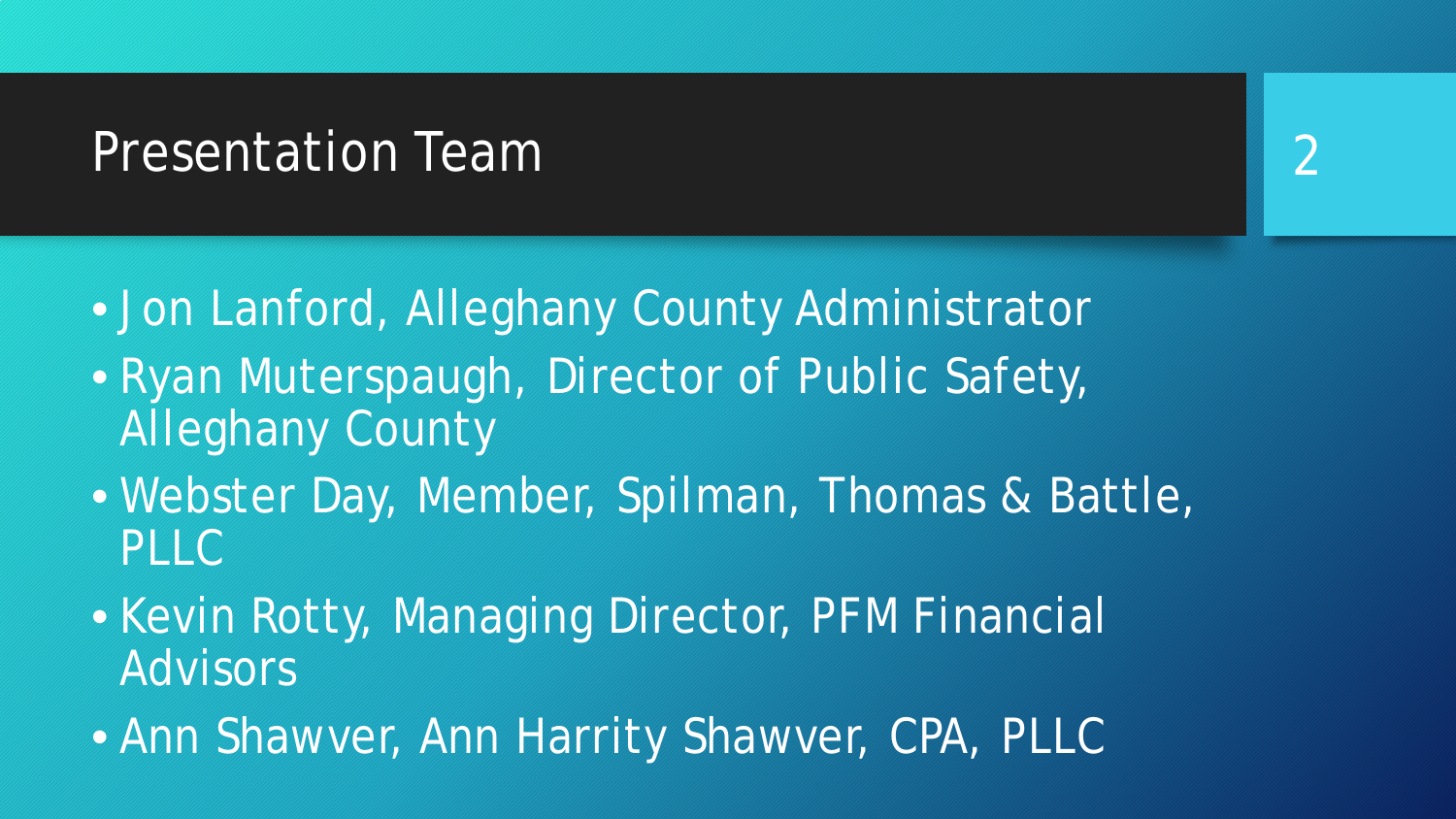### Alleghany County – Virginia's Western Gateway

- Population 16,000
- General Fund budget of \$35M
- Capital Improvement Program of \$15M
- Nearly 50% of the county is in the National Forest
- 452 square miles
- Located just off Interstate 64
- Jackson River Scenic Trail





3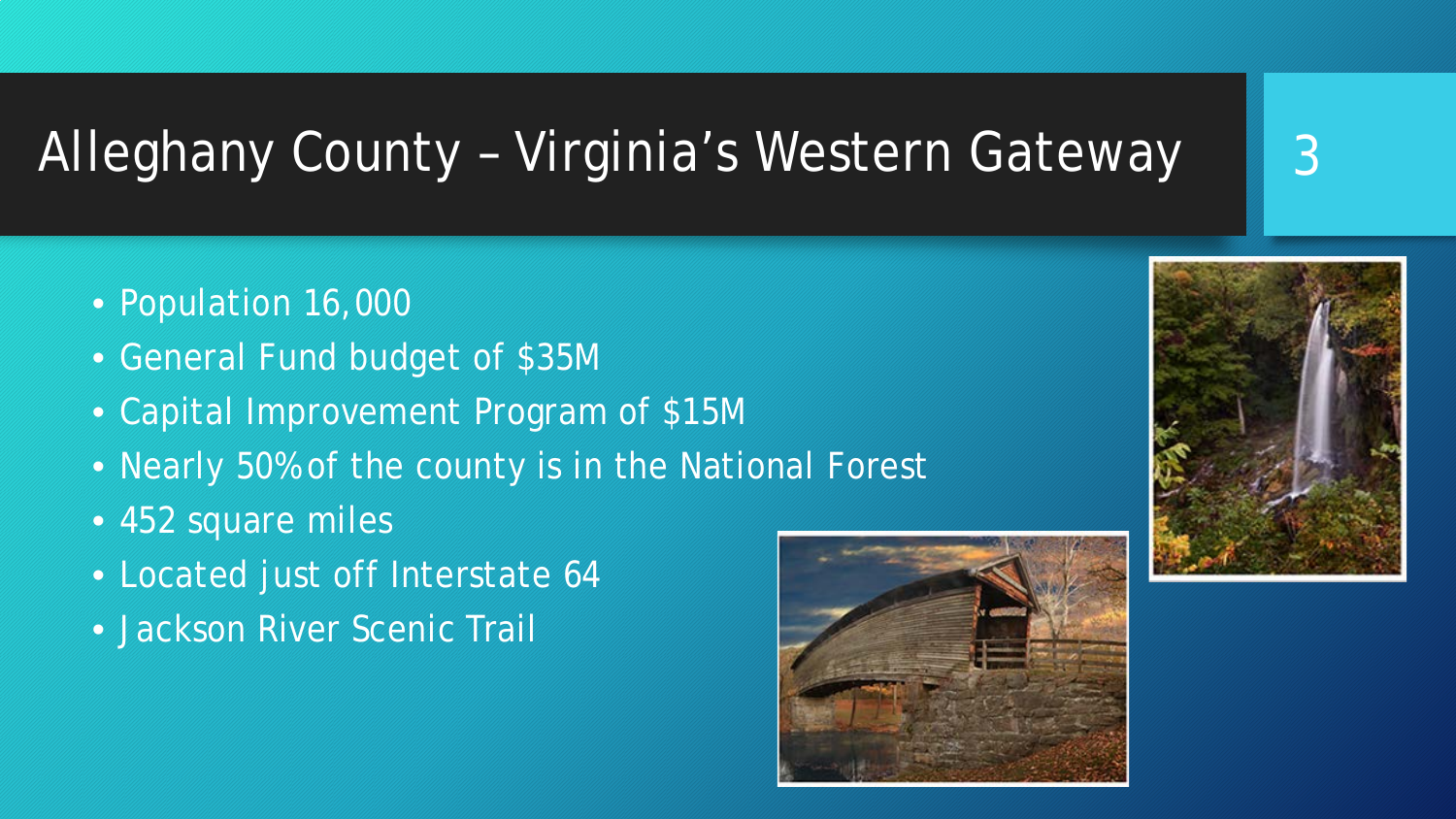#### Can You Hear Me? Current Coverage

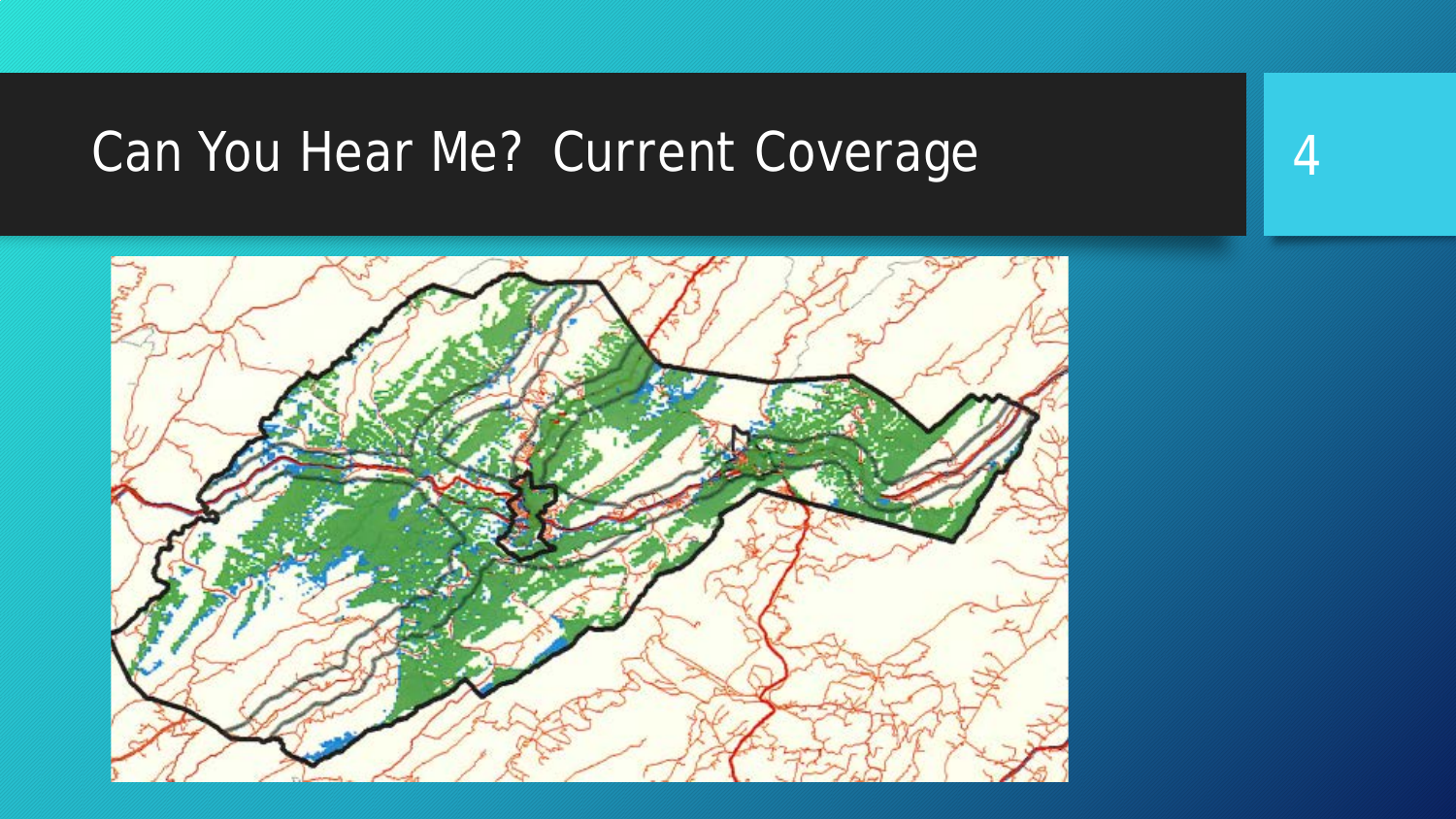#### Key Project Provisions and Solutions

- P25, Phase II, Trunked, Simulcast UHF Radio System
- Harris is to provide "Turn-Key" solution
- 90% minimum coverage guaranteed
- No single point of failure and complete redundancy within the new system - combination of microwave and fiber links
- Utilize existing tower sites where possible
- 9 radio sites 8 in Alleghany County (one is a relay site only) / one in the City of Covington

5

• New radios for the County and City to include 692 portables, 197 mobiles, and 6 Dispatching Consoles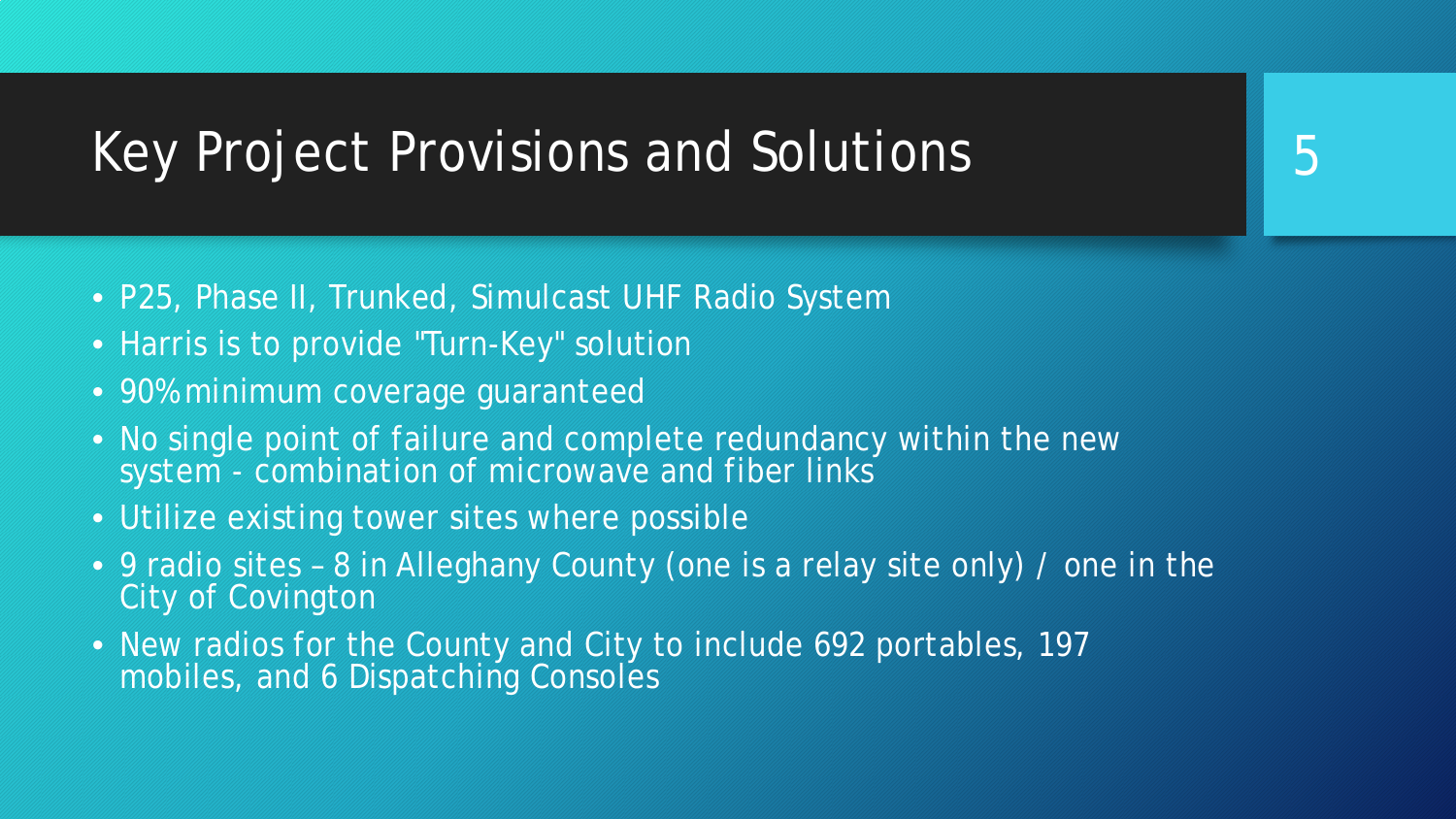#### Overall Design Plan – Content Topographical Microwave/RF Network



6

**HARRIS** 

Legend: Yellow (6-GHz Links) - Blue (11-GHz Links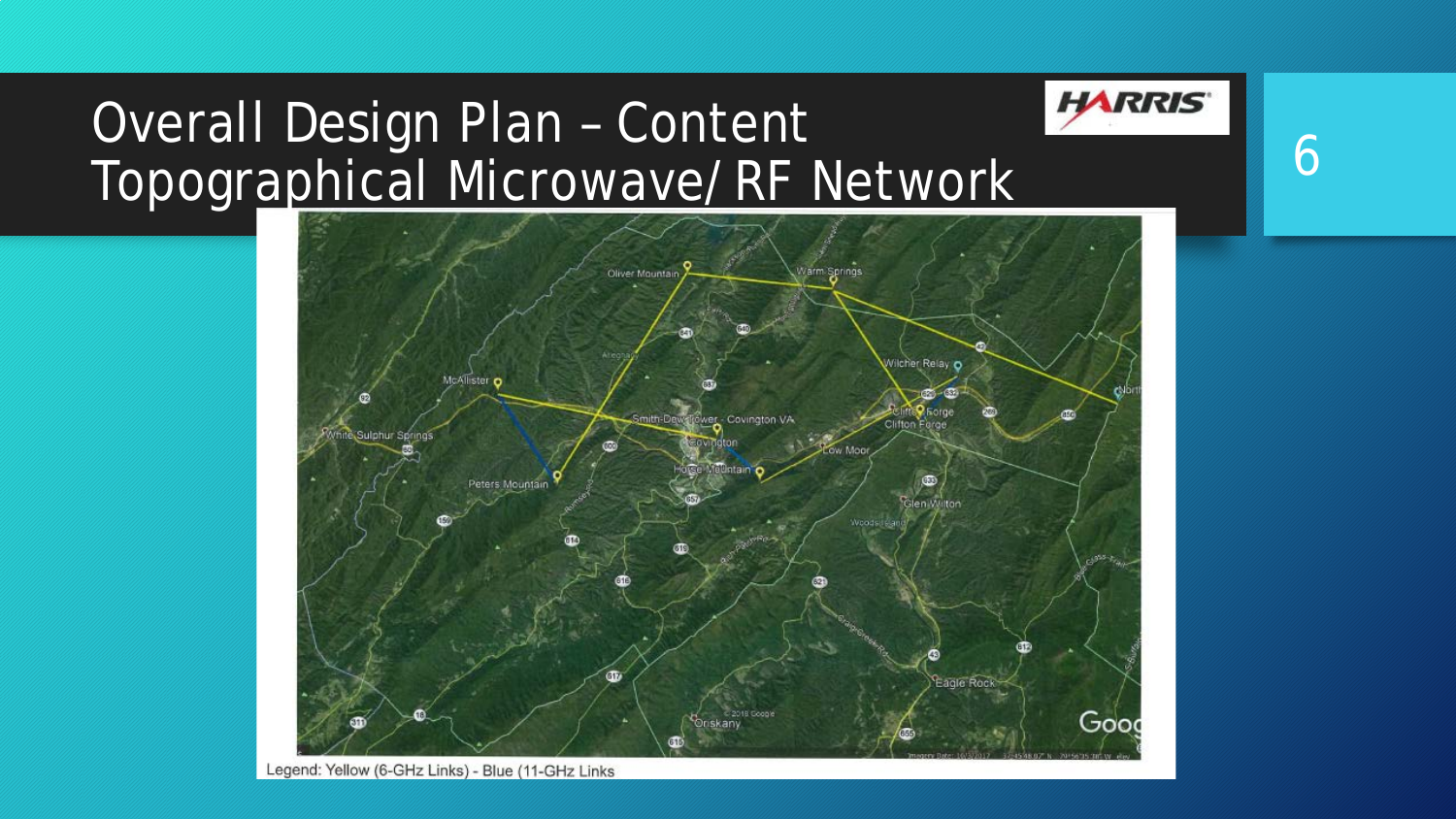# 90% Coverage Guaranteed!!!

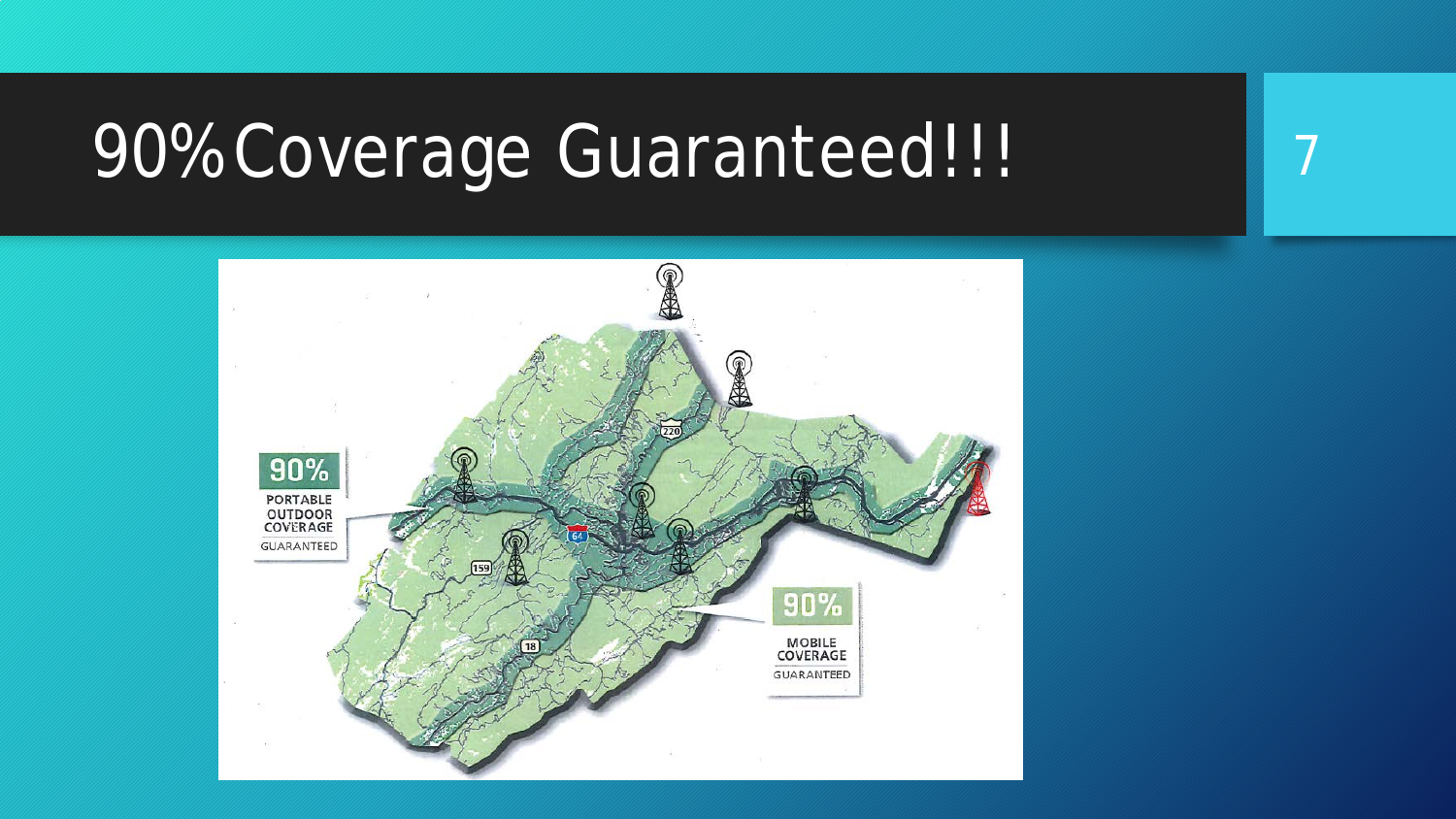#### Public and Private Partners 88





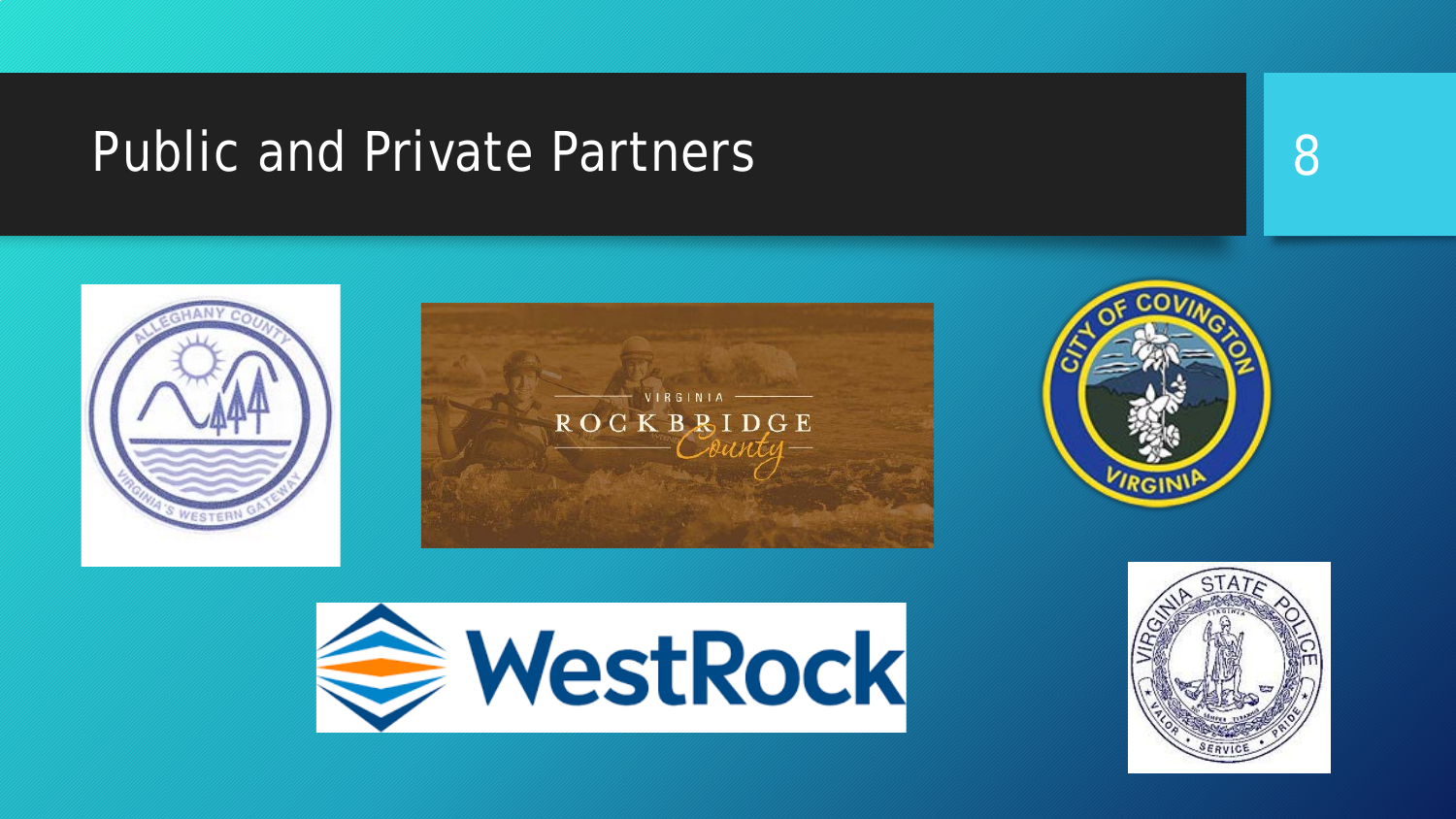#### Project Vendors 9



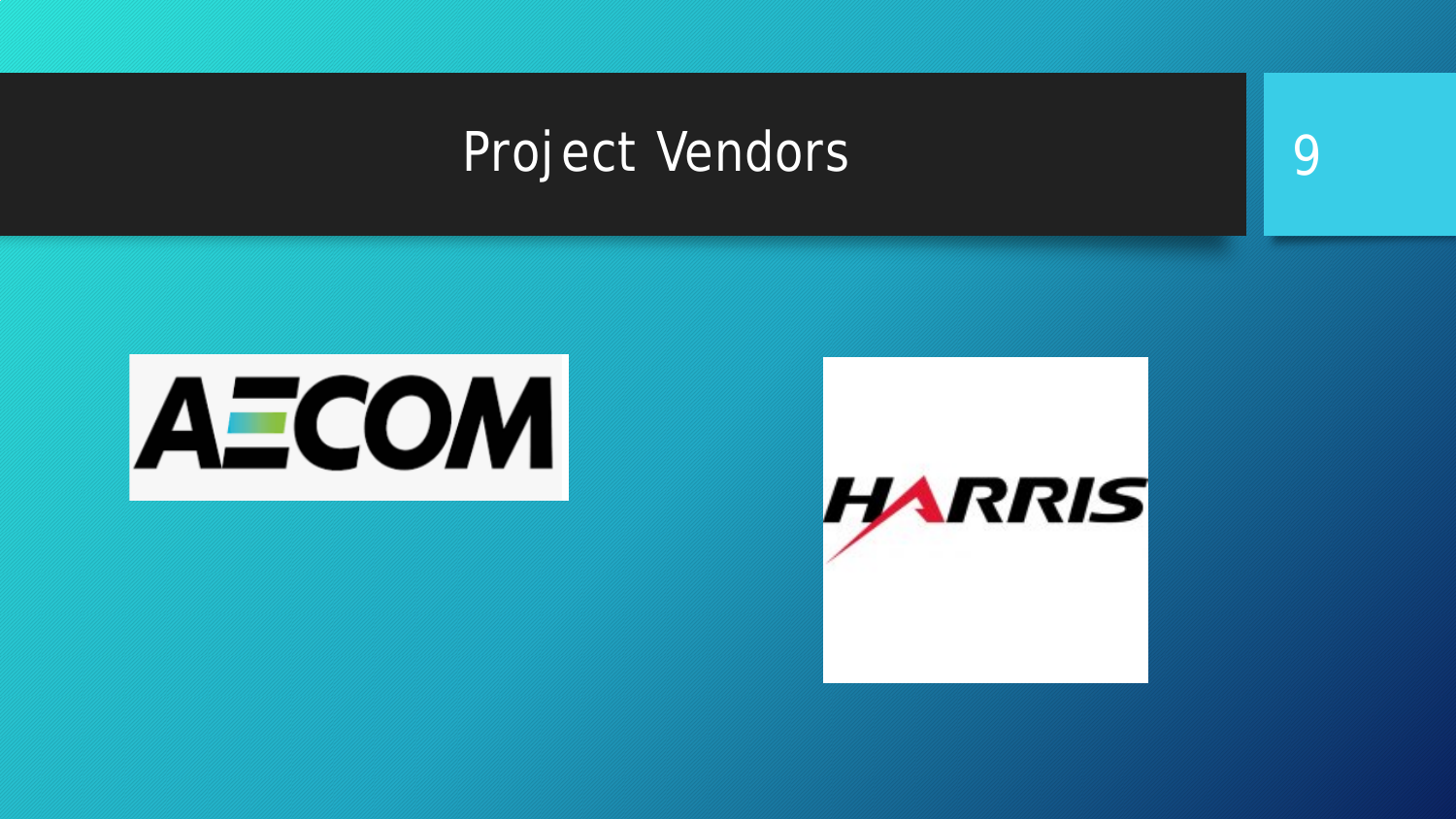#### Debt Service Before

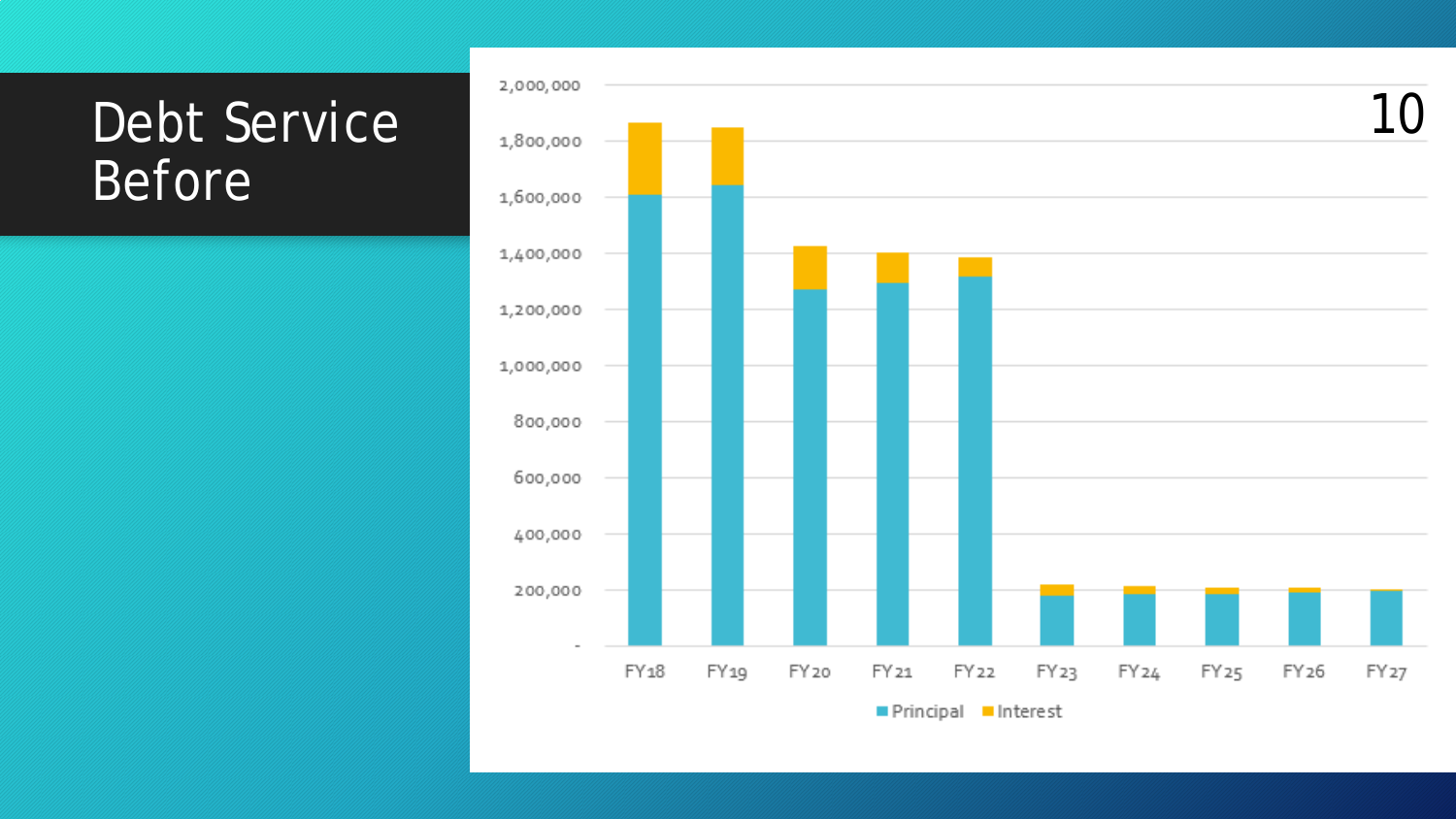#### Debt Service After

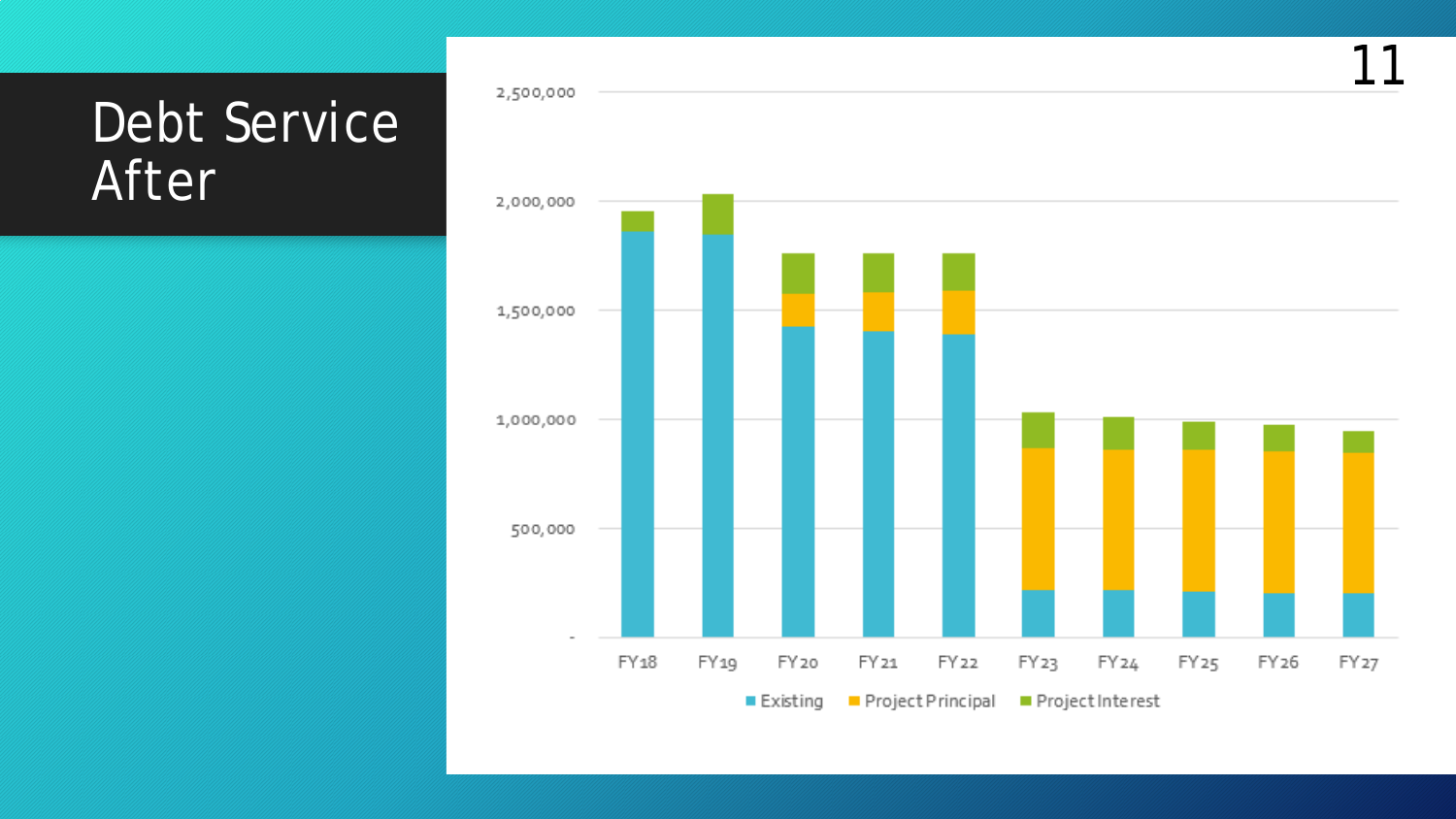#### Project Timeline

- Dec 2017 Executed contract with Harris
- May and Aug 2018 Detailed design reviews
- Nov 2018 Factory acceptance testing
- Dec 2018 Construction started on Greenfield sites
- Spring 2019 All other tower leases have been secured with work progressing on other sites, subscriber units have been ordered

12

- May 2019 subscriber unit installations begin
- June 2019 all tower sites will be turned over to Harris
- Oct 2019 System installation complete
- Nov 2019 Mar 2020 System testing, training, and cut-over
- April 2020 Final system acceptance